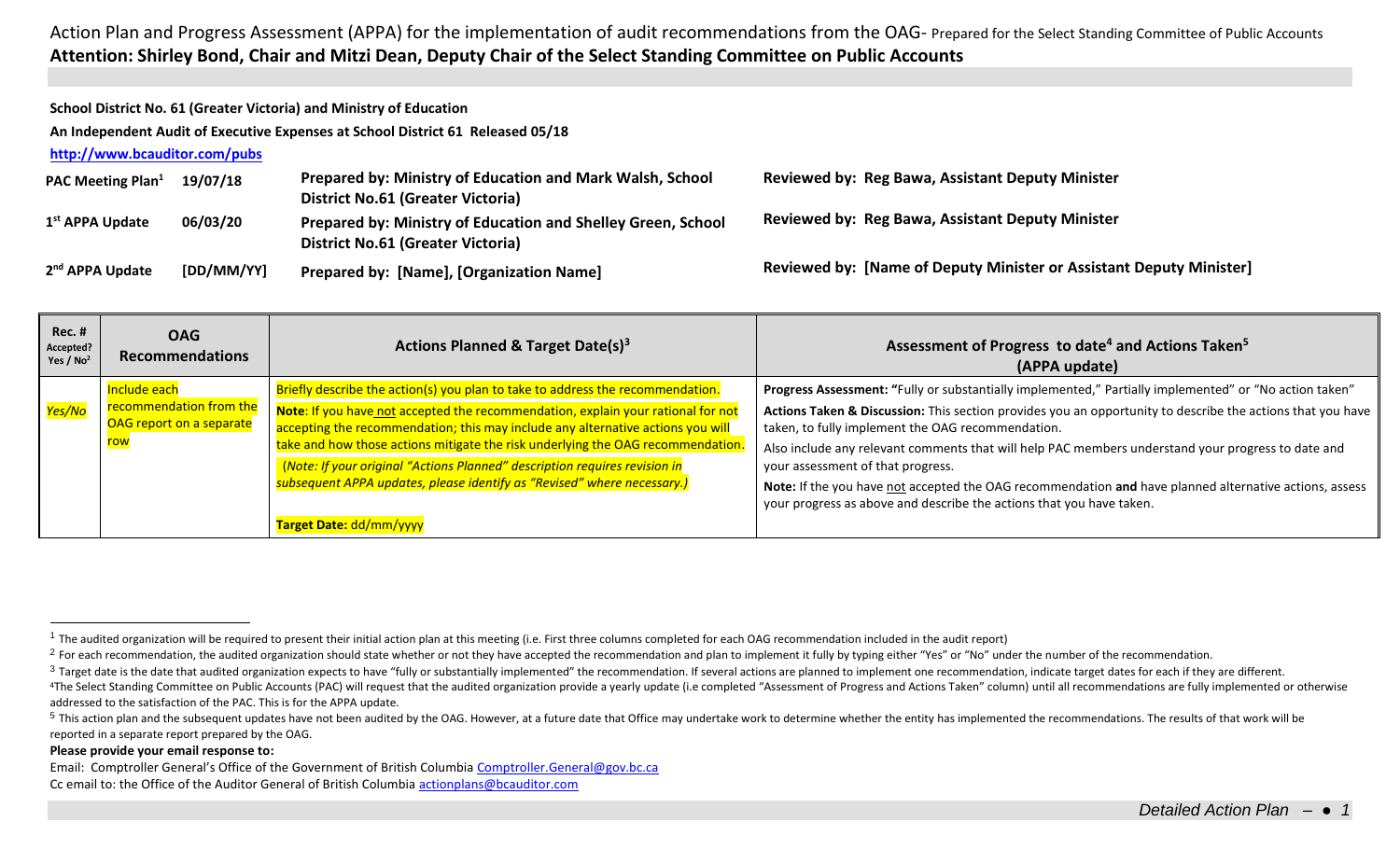| $Rec.$ #<br>Accepted?<br>Yes / No <sup>2</sup> | <b>OAG</b><br><b>Recommendations</b>                                                                                                                                                                                      | <b>Actions Planned &amp; Target Date(s)3</b>                                                                                                                                                                                                                 | Assessment of Progress to date <sup>4</sup> and Actions Taken <sup>5</sup><br>(APPA update)                                                                                                                                                                                                                                                                                                                                                                                                                                                                                                                                                                                                                                                                                                                                                                                                                                                               |
|------------------------------------------------|---------------------------------------------------------------------------------------------------------------------------------------------------------------------------------------------------------------------------|--------------------------------------------------------------------------------------------------------------------------------------------------------------------------------------------------------------------------------------------------------------|-----------------------------------------------------------------------------------------------------------------------------------------------------------------------------------------------------------------------------------------------------------------------------------------------------------------------------------------------------------------------------------------------------------------------------------------------------------------------------------------------------------------------------------------------------------------------------------------------------------------------------------------------------------------------------------------------------------------------------------------------------------------------------------------------------------------------------------------------------------------------------------------------------------------------------------------------------------|
| 1.<br>Yes                                      | School District 61 (SD61)<br>improve the clarity of its<br>reimbursement policy by<br>adding details about the<br>type of entertainment<br>expenses that are payable<br>by the district.                                  | SD61 plans to review and enhance the language in its reimbursement policies and<br>procedures including adding clarity to the type of entertainment expenses that are<br>payable by the District.<br>Target Date: 30/04/2020 - REVISED                       | <b>Progress Assessment: Partially Implemented</b><br>Actions Taken & Discussion: The Board approved the following motion on May 28, 2018: "That the Board<br>of Education of School District No. 61 (Greater Victoria) send the An Independent Audit of Executive<br>Expenses at School District No. 61 report to the Audit Committee for further review." The next Audit<br>Committee meeting is scheduled for mid-September and this item is on the agenda for discussion.<br>Following the Audit Committee review, reimbursement policies/regulations and purchasing card use<br>guidelines will be updated.<br>Purchasing Card Guidelines have been updated.<br>Reimbursement administrative procedure under review and draft to Management team in March 2020;<br>final publishing and distribution in April 2020.                                                                                                                                   |
| 2.<br>Yes                                      | SD61 require staff to<br>review and sign their<br>Reimbursement Policy and<br>Card Use Guidelines to<br>document that they have<br>read and understand the<br>policies related to the<br>payment of employee<br>expenses. | The District will update its processes to ensure that the reimbursement policies and<br>procedures, as well as the purchasing card use guidelines, are reviewed and signed<br>off by all employees on a periodic basis.<br>Target Date: 02/09/2020 - REVISED | <b>Progress Assessment: Partially Implemented</b><br>Actions Taken & Discussion: The Board approved the following motion on May 28, 2018: "That the Board<br>of Education of School District No. 61 (Greater Victoria) send the An Independent Audit of Executive<br>Expenses at School District No. 61 report to the Audit Committee for further review." The next Audit<br>Committee meeting is scheduled for mid-September and this item is on the agenda for discussion.<br>Following the Audit Committee review, reimbursement policies/regulations and purchasing card use<br>guidelines will be updated. Once the policies/regulations and guidelines are updated, a process will be put<br>in place for regular staff review and signoff.<br>Purchasing Card Guidelines have been updated.<br>Working with technology department for annual or bi-annual on-line consent to agreement for p-card and<br>work-related expenses at school start-up. |

## **Please provide your email response to:**

Email: Comptroller General's Office of the Government of British Columbia [Comptroller.General@gov.bc.ca](mailto:Comptroller.General@gov.bc.ca) Cc email to: the Office of the Auditor General of British Columbi[a actionplans@bcauditor.com](mailto:actionplans@bcauditor.com)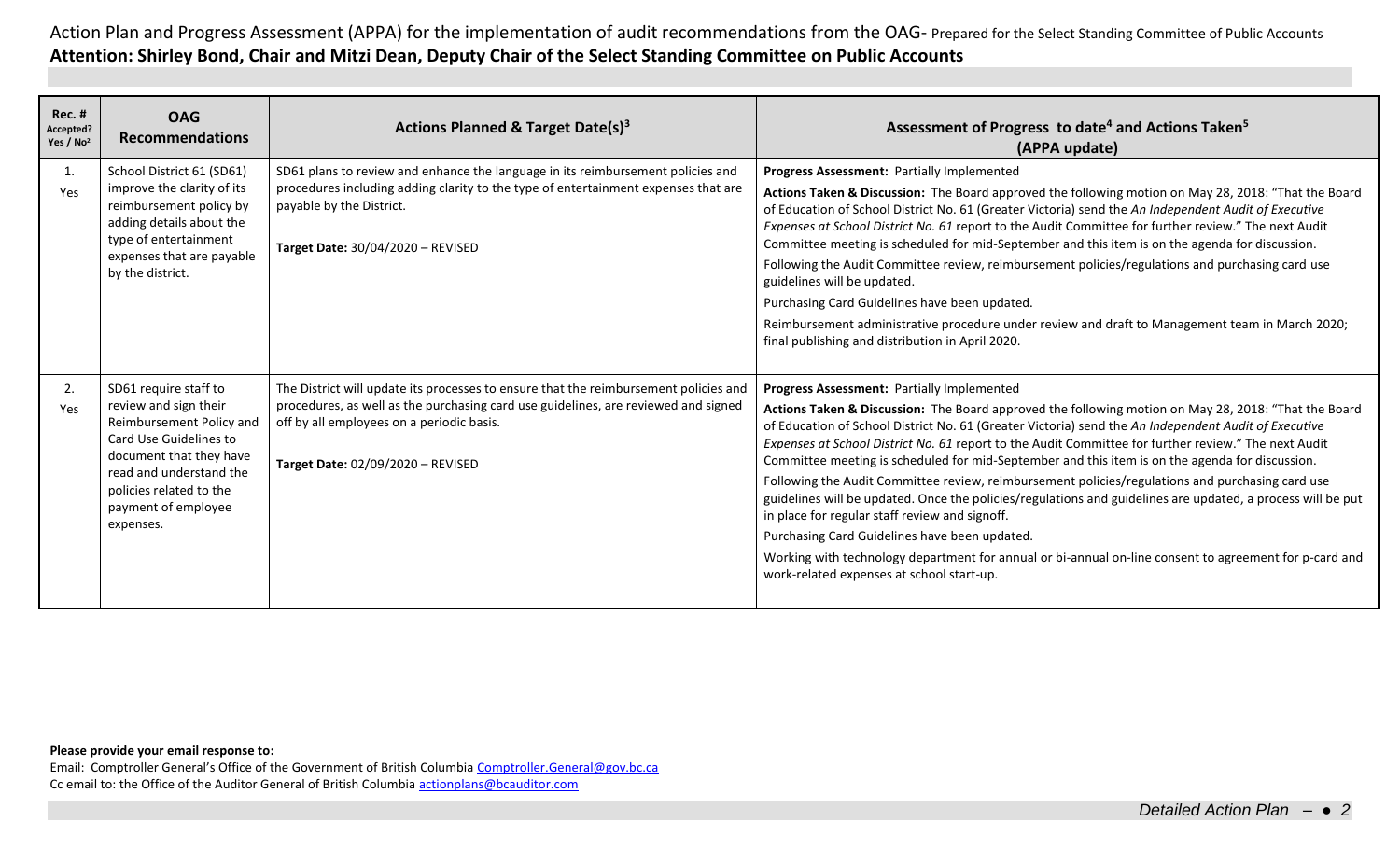| <b>Rec. #</b><br>Accepted?<br>Yes / No <sup>2</sup> | <b>OAG</b><br><b>Recommendations</b>                                                                                                                                                                             | Actions Planned & Target Date(s) <sup>3</sup>                                                                                                                                                                                                                                                                                                                                                                                                                                                                                                                                                                     | Assessment of Progress to date <sup>4</sup> and Actions Taken <sup>5</sup><br>(APPA update)                                                                                                                                                                                                                                                                                                                                                                                                                                                                                                                                                                                                                                                                                                                                                                                                                                                                                                                                                                                                                               |
|-----------------------------------------------------|------------------------------------------------------------------------------------------------------------------------------------------------------------------------------------------------------------------|-------------------------------------------------------------------------------------------------------------------------------------------------------------------------------------------------------------------------------------------------------------------------------------------------------------------------------------------------------------------------------------------------------------------------------------------------------------------------------------------------------------------------------------------------------------------------------------------------------------------|---------------------------------------------------------------------------------------------------------------------------------------------------------------------------------------------------------------------------------------------------------------------------------------------------------------------------------------------------------------------------------------------------------------------------------------------------------------------------------------------------------------------------------------------------------------------------------------------------------------------------------------------------------------------------------------------------------------------------------------------------------------------------------------------------------------------------------------------------------------------------------------------------------------------------------------------------------------------------------------------------------------------------------------------------------------------------------------------------------------------------|
| 3.<br>Yes                                           | SD61 adopt practices<br>consistent with Treasury<br>Board's Core Policy and<br>Procedures Manual, which<br>requires employees to pay<br>for their business<br>expenses first and then be<br>reimbursed.          | The District has established its own policies and procedures following the spirit and<br>intent of the Treasury Board's Core Policy and Procedures Manual (CPPM). The<br>District will review its practices for consistency with core government policy.<br>Given that the District has not had any issues with the occasional use of its<br>Purchasing Cards for business travel expenses, the District plans to continue to use<br>Purchasing Cards in this manner and ensure close monitoring of potential expenses<br>that could fall outside of District policies and procedures.<br>Target Date: 30/10/2020 | Progress Assessment: Partially Implemented<br>Actions Taken & Discussion: The Board approved the following motion on May 28, 2018: "That the Board<br>of Education of School District No. 61 (Greater Victoria) send the An Independent Audit of Executive<br>Expenses at School District No. 61 report to the Audit Committee for further review." The next Audit<br>Committee meeting is scheduled for November 2018 and this item is on the agenda for discussion.<br>The District is researching the BMO Corporate Card (personal liability) versus the Purchasing Card (District<br>Liability), as well as the volume of travel expenses for its 3000+ employees and 500 P-Cards. As well, the<br>District is determining the added workload of reimbursing up to 500 employees through accounts payable<br>throughout the year, in order to staff the department correctly. Once research has concluded, procedures<br>and workload are determined, and budget is passed with any increased staffing, the District will provide a<br>training program to p-card, now corporate cardholders.                         |
| 4.<br>Yes                                           | SD61 enforce its policy<br>requirement that all<br>entertainment-type<br>expense claims include<br>details of the names of<br>guests and their<br>organizations, and the<br>business purpose for the<br>meeting. | In reviewing transactions, the District will ensure that the requirements of these<br>policies and procedures are consistently enforced.<br>Target Date: Effective immediately                                                                                                                                                                                                                                                                                                                                                                                                                                    | Progress Assessment: Complete<br>Actions Taken & Discussion: The Board approved the following motion on May 28, 2018: "That the Board<br>of Education of School District No. 61 (Greater Victoria) send the An Independent Audit of Executive<br>Expenses at School District No. 61 report to the Audit Committee for further review." The next Audit<br>Committee meeting is scheduled for mid-September and this item is on the agenda for discussion.<br>On June 25, 2018, an email was sent out from the Associate Secretary-Treasurer to all schools and<br>departments regarding the requirement to document this information for all reimbursements and<br>purchasing card transactions related to business meetings. On the same day, an email was also sent by the<br>Associate Secretary-Treasurer to all staff in Financial Services/Purchasing regarding the requirement to<br>ensure that this information has been documented prior to reimbursement/processing. Secondary reviews<br>by the Manager, Accounting or Associate Secretary-Treasurer will verify that this information is being<br>documented. |

## **Please provide your email response to:**

Email: Comptroller General's Office of the Government of British Columbia [Comptroller.General@gov.bc.ca](mailto:Comptroller.General@gov.bc.ca) Cc email to: the Office of the Auditor General of British Columbi[a actionplans@bcauditor.com](mailto:actionplans@bcauditor.com)